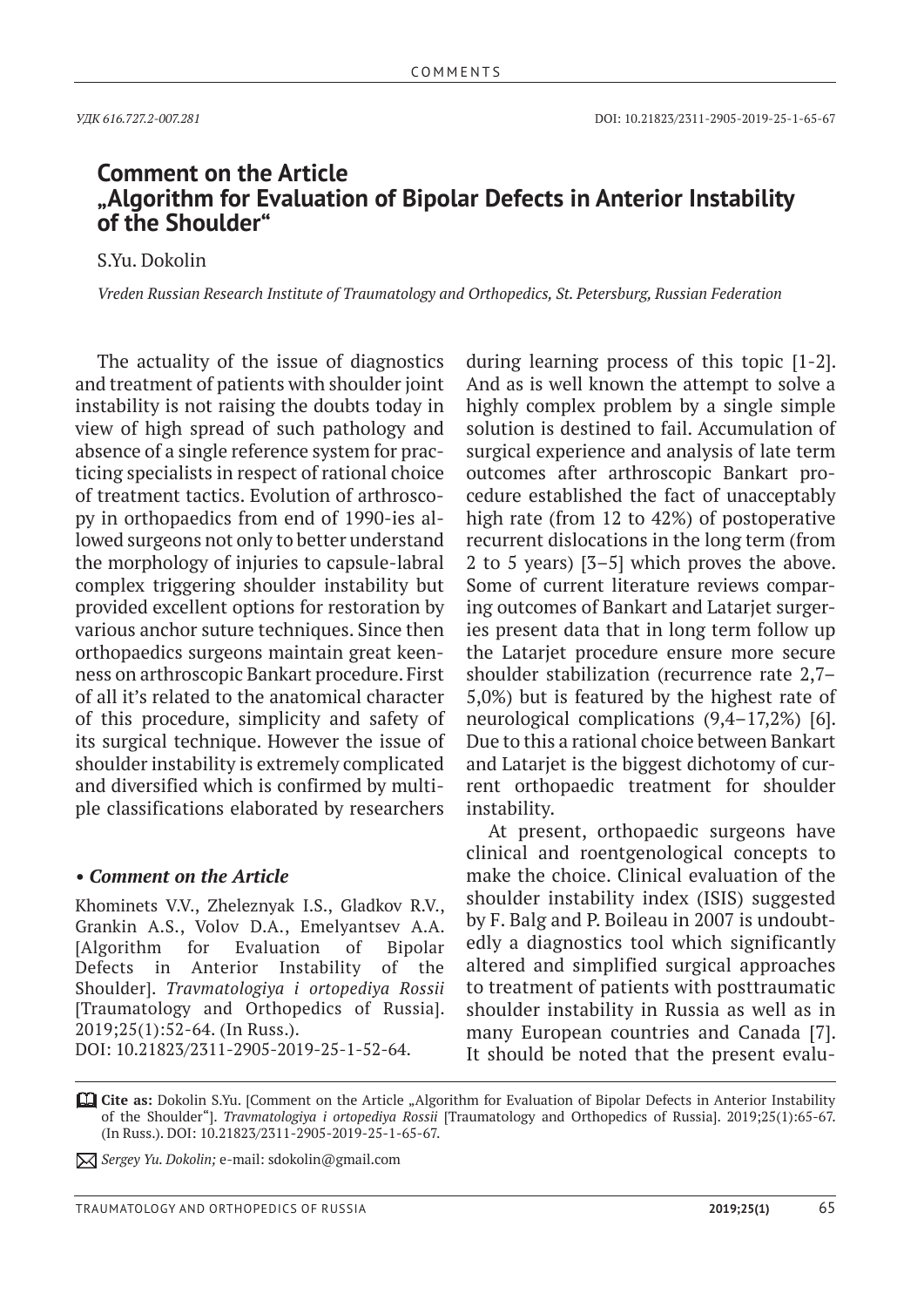ation system remains less known and little used in the USA where orthopaedic community is greatly oriented on roentgenological "glenoid track" diagnostics concept of — assessment of engaging defects of biomechanical pair "glenoid  $-$  humeral head" developed in 2017 by E. Itoi et al [8]. Just for this reason the majority of surgeons in the USA are considering Latarjet technique as a saving procedure performed only in case of a recurrent instability after Bankart. The key rationale for such approach given by orthopaedic surgeons in the US is the "nonanatomical" character of Latarjet procedure and substantial risk of neurologic injury, so called "10% quota".

ISIS is a 10 points pre-operative questionnaire which takes into consideration six most valuable preoperative risk factors for development of shoulder instability after arthroscopic Bankart procedure. Statistically significant correlation of those factors with risk of postop recurrence was proven in previous clinical studies of surgeons with great clinical experience of such procedure. The main advantage of ISIS concept remains simple computing of scores. Already at the first visit surgeon should ask a patient three questions: 1) how old are you? (younger than  $20 + 2$  points); 2) what is your regular sports activity? ("overhead" or contact sports +1 point); 3) what is the level of your sport? ("competition"  $+ 2$  points). Then surgeon examines the patient to identify sign of capsule hyperlaxity (+1 point) and carefully check the visualization of bone injury on glenoid side (+2 points) and humeral head (+2 points). After calculating the final score a surgeon can provide evidence based explanations to the patient and relatives why arthroscopic Bankart can or can't be used for treatment of this specific instability. A group of authors from Italy conducted and published their clinical study aimed to answer the question "is the ISIS a right tool to forecast failures after primary arthroscopic procedure for anterior shoulder instability?" in February 2019 in the "Arthroscopy" journal [9]. In our opinion the present work is a valuable input into independent assessment of ISIS validity. M.Loppini et al confirmed based on big clinical material (670 patients with at least 5 years follow up after arthroscopic Bankart) that recurrent shoulder dislocation averagely occurs 3 years postoperatively, and the multifactor analysis performed during this study indicates that contact sports and posttraumatic bone defect in glenoid are serious risk factors for recurrent dislocations [9]. We also fully support the opinion of Bouliane et al [10] that enhancement of accuracy in x-ray evaluation of bone lesions in the "humeral head — glenoid" pair significantly improves information value and reliability of ISIS. According the paper we are commenting the use of two and three plane CT and MRI for visualization of glenoid and humeral head lesions provides the most precise scope of injury and should be an integral part of standard preoperative examination for patients with shoulder instability.

Definitely, a rational choice of surgical option for treatment of shoulder instability should be made considering risk factors of the patient (ISIS concept) as well as size and location of bone lesions ("glenoid track" concept). Patients with ISIS less than 3 and no signs of changes in the contour of articular process of scapula on standard x-rays of shoulder joint it would be appropriate to go for arthroscopic reconstruction of shoulder joint capsule (Bankart procedure). Patients with ISIS of 3 and more points and/or with signs of bone injury in glenoid (humeral head) on standard x-rays should undergo CT or MRI examination with following measurements to identify presence or absence of engaged defects. In all those cases it would be reasonable to use an isolated Latarjet procedure or in combination with remplissage for the defect of the humeral head.

Current literature doesn't demonstrate a single approach to the treatment of primary